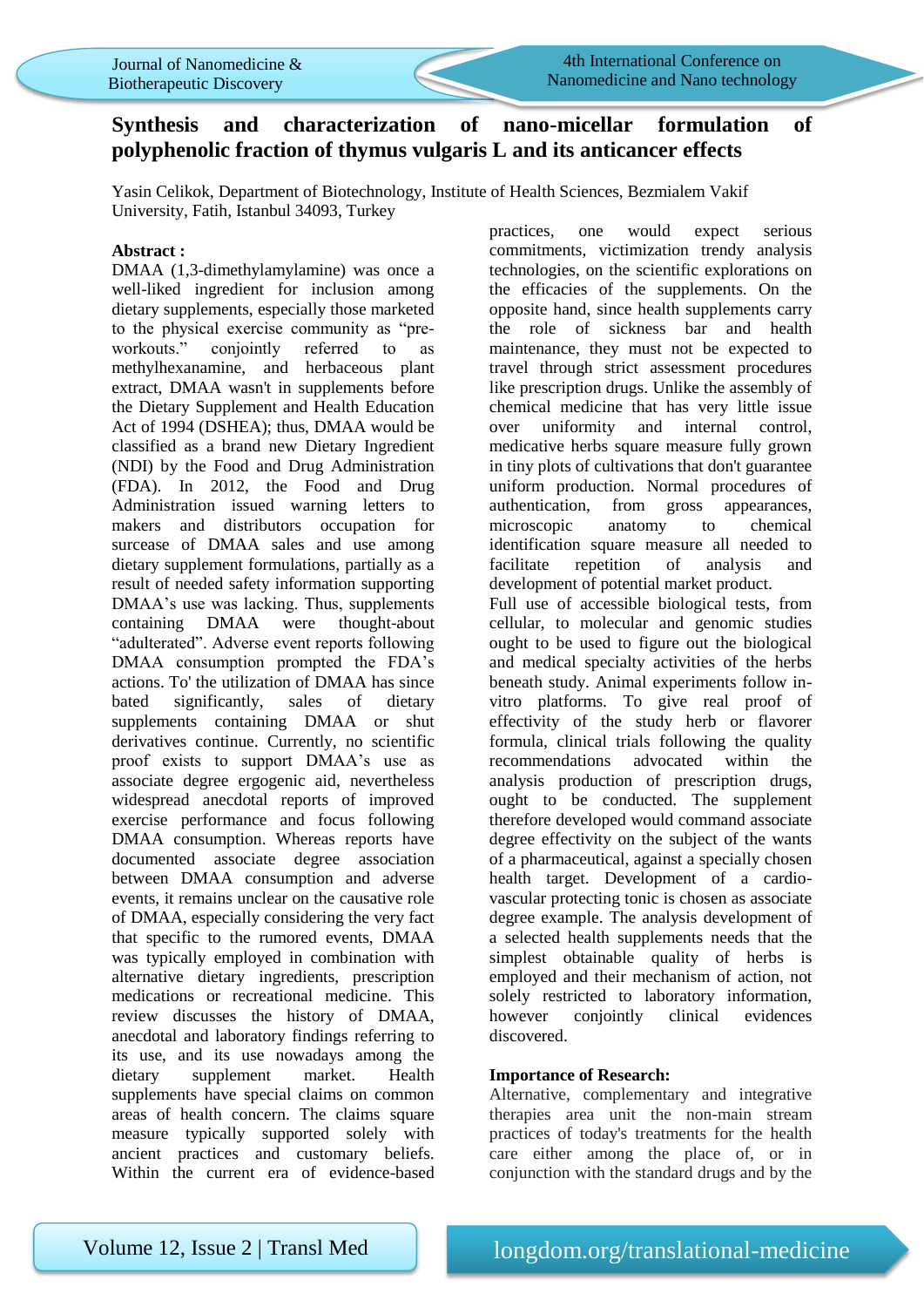

4th International Conference on Nanomedicine and Nano technology

customized religious and emotional care. Medicine is employed in conjunction with thought medical aid. Associate in nursing example is mistreatment treatment to assist with facet effects of cancer treatment. Once health care suppliers and facilities supply each forms of care, it's referred to as integrative drugs. Medicine is employed rather than thought medical aid. Integrative health brings typical and complementary approaches along in a very coordinated manner. Integrative health aims for well-coordinated care among completely different suppliers and establishments by transportation typical and complementary approaches along to worry for the total person. Medicine may be a term that describes medical treatments that area unit used rather than ancient (mainstream) therapies. Some individuals conjointly sit down with it as "integrative or "complementary" drugs. Examples of complementary medicine include: Alternative health approaches such as traditional Chinese medicine, homeopathy, and naturopathy. Mind and body practices like acupuncture, massage therapy, and tai chi. Natural products like herbs, dietary supplements, and probiotics.

# **Speaker / Student Image:**



### **Biography:**

Dr. Bloomer joined the faculty of The University of Memphis as an Assistant Professor in the Department of Health and Sport Sciences in 2004, having held prior positions at Duke University Medical Center and Wake Forest University. He holds the rank of Professor and serves as the Dean of the College of Health Sciences & R. Brad Martin Student Wellness Center. He also serves as the Director of the Cardiorespiratory/ Metabolic Laboratory and the Center for Nutraceutical and Dietary Supplement Research. He maintains an active research agenda, having received external funding as principal investigator for close to 60 research projects. As a result of his active research agenda, he has been lead or co-author on close to 200 peer-reviewed manuscripts and book chapters. In 2013 he co-authored the book, The Daniel Cure (Zondervan), which highlights his research with the dietary restriction model known as the Daniel Fast. He has specific expertise in the area of oxidative stress and antioxidant therapy, as well as in the use of dietary ingredients for purposes of improving cardio-metabolic health. He has served as a consultant to a variety of nutraceutical and dietary supplement companies and has been an invited guest on radio programs nationwide to discuss his research.

### **Institute Information:**

In 1909, the Tennessee Legislature enacted the General Education Bill. This bill stated that three colleges be established, one within each grand division of the state and one additional school for African-American students. After much bidding and campaigning, the state had to choose between two sites to build the new college for West Tennessee: Jackson and Memphis. Memphis was chosen, one of the main reasons being the proximity of the rail line to the site proposed to build the new college for West Tennessee. This would allow professors and students to go home and visit their relatives. The other three schools established through the General Education Act evolved into East Tennessee State University (ETSU), Middle Tennessee State University (MTSU), and Tennessee State University. The name changed in 1925 to West Tennessee State Teachers College. In 1931, the campus' first newspaper, The Tiger Rag, was established. In 1939, Richard C. Jones became president of WTSTC. In 1941, the name was changed to Memphis State College, when the college expanded its liberal arts curriculum. In 1943, Dr. Jennings B. Sanders succeeded Jones as president

#### **Institute / University / Lab Photograph:**



References:

1. Skolnick AA. Hemophilia Foundation recommends prophylactic use of clotting factors. JAMA. 1994 Oct 19;272(15):1153-4.